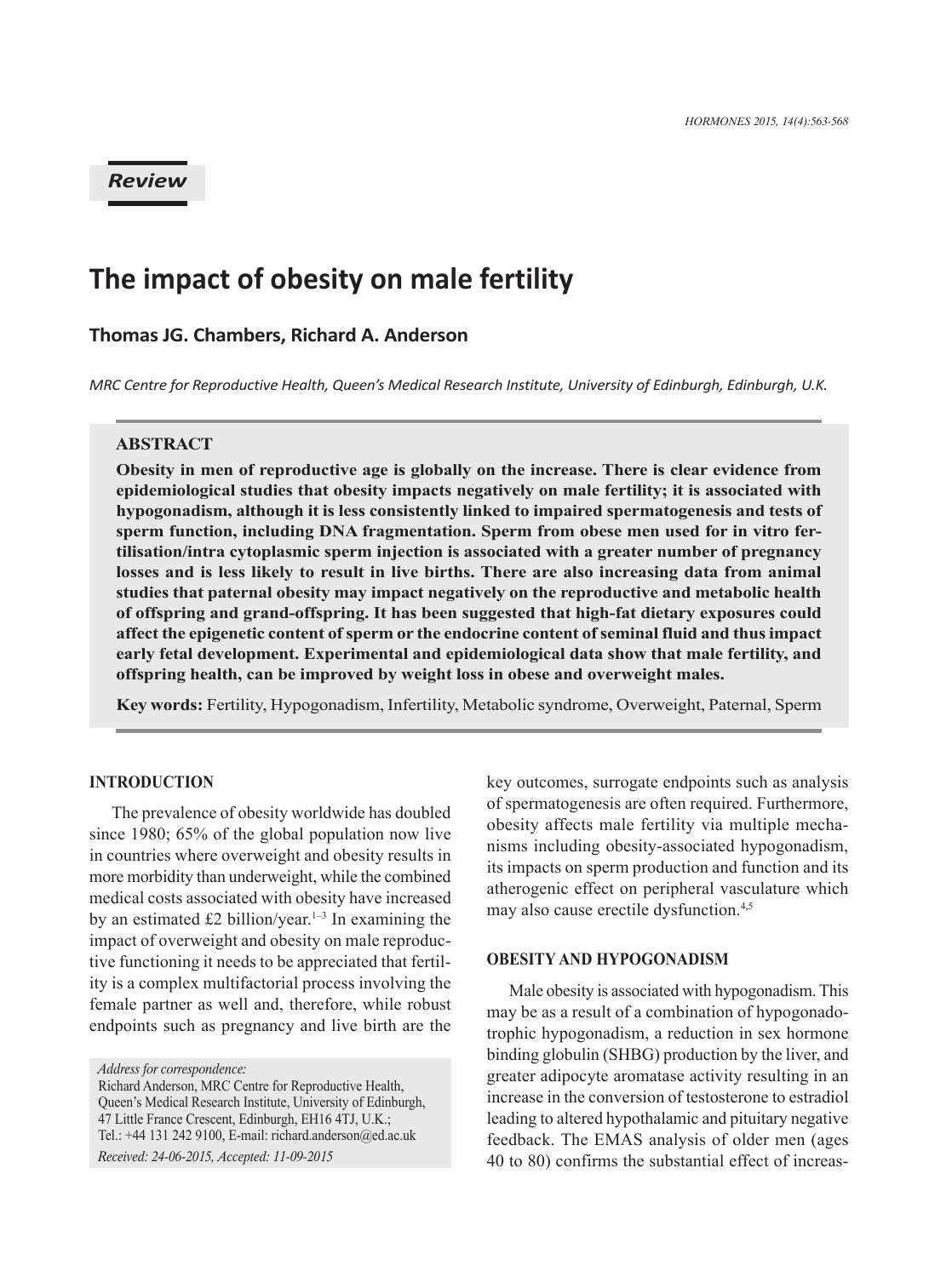ing BMI on total testosterone, free testosterone, and SHBG at all ages.<sup>6</sup> A relationship between degree of obesity and effect is very apparent. A meta-analysis of these relationships confirmed the clear impact of increasing BMI on low testosterone, low free testosterone, and SHBG, though study results of the effects on estradiol have been much less consistent.7 Most studies moreover did not find any effect on LH levels, although an early study suggested a reduced LH pulse amplitude but not pulse frequency in obese men.8 This may reflect the now well-recognised impact of energy sensing pathways on the kisspeptin/ neurokinin B pathways in the hypothalamus, which drive GnRH pulsatile secretion.<sup>9</sup>

Longitudinal data from the EMAS study provide evidence of the impact on weight gain or loss on male reproductive endocrinology. Importantly, these data show that weight loss is associated with rises in total testosterone, free testosterone, and SHBG, the latter exhibiting the clearest size effect relationship. The rise in SHBG with modest weight loss therefore tends to obscure any effect on free testosterone until weight loss is more substantial. These studies also indicate a rise in LH with more marked weight loss.<sup>10,11</sup> Overall, the abovementioned analyses therefore point to the potential benefit of weight loss measures in hypogonadal obese men, and indeed studies assessing lifestyle change and bariatric surgery confirm the beneficial effects of weight loss on male reproductive function. A meta-analysis of 24 studies also pointed to a relationship between reductions in BMI and rise in testosterone, with the testosterone rise being greater in younger and more obese men.<sup>12</sup>

### **Obesity, spermatogenesis, and fertility**

While results demonstrating the endocrine effects of obesity on male reproductive function are largely robust, those indicating effects on fertility, and particularly on spermatogenesis are less consistent. Any analysis of the impact of the rising prevalence of obesity also needs to give serious consideration to the known background changes in male fertility that have occurred over the past few decades. Registry-based studies indicate US fertility rates (births/1000 men) have declined from 57 in 1980 to  $45.8$  in 2013,<sup>13</sup> and in Denmark the number of offspring per man at age 45 dropped from 1.9 to 1.7 between 1990 and 2005,<sup>14</sup> an effect partially compensated for by increasing rates of IVF.14 In many countries, the prevalence of male reproductive disorders has been steadily rising, this is most robustly demonstrated in the rising incidence of testicular cancers.15 Concerns over declining spermatogenesis are more controversial but appear well established in some,  $16,17$  if not all, populations.<sup>18</sup>

Evidence for an association between obesity and fertility rates comes from epidemiological studies examining correlations between BMI and fertility, and also from comparisons of sperm counts in obese and normal-weight men. Epidemiological studies have consistently demonstrated an impact of obesity on male reproductive function. The Danish National Birth Cohort reported in 2007 an analysis of 47,835 couples. Increasing BMI in males was associated with subfertility (time to pregnancy of >12months) with an adjusted odds ratio (AOR) (95% confidence interval) of 1.53 (1.32-1.77) in obese men (BMI >30  $kg/m<sup>2</sup>$ ), an effect which increased to 2.75 (2.27-3.30) where the female was also obese.<sup>19</sup> Comparable data were obtained in the Norwegian Mother and Child Cohort of 26,303 planned pregnancies where the adjusted OR for infertility at 12 months was 1.2 (1.04-1.38) in overweight men and 1.36 (1.13-1.63) for obese men relative to those of normal weight, likely a conservative estimate given that couples failing to conceive were excluded from the analysis. $20$ The results were similar when only couples where the female had a normal BMI were analysed. Data from the Agricultural Health Study in the United States also showed increasing BMI to be associated with infertility at 12 months: in this study, a  $3kg/m<sup>2</sup>$ increase in BMI was associated with increased risk of subfertility of  $1.21$  (1.07-1.38).<sup>21</sup> All of these studies used self-reported weight and height and collected the data retrospectively; the Scandinavian studies also excluded unplanned pregnancies, all of which factors may have affected the accuracy of the results, although the data are remarkably consistent.

Studies assessing the impact of obesity on spermatogenesis have been less consistent. The major confounding factor in many studies is that samples are often drawn from populations presenting to infertility centres, resulting in bias. An exception is a study of military recruits from Denmark where men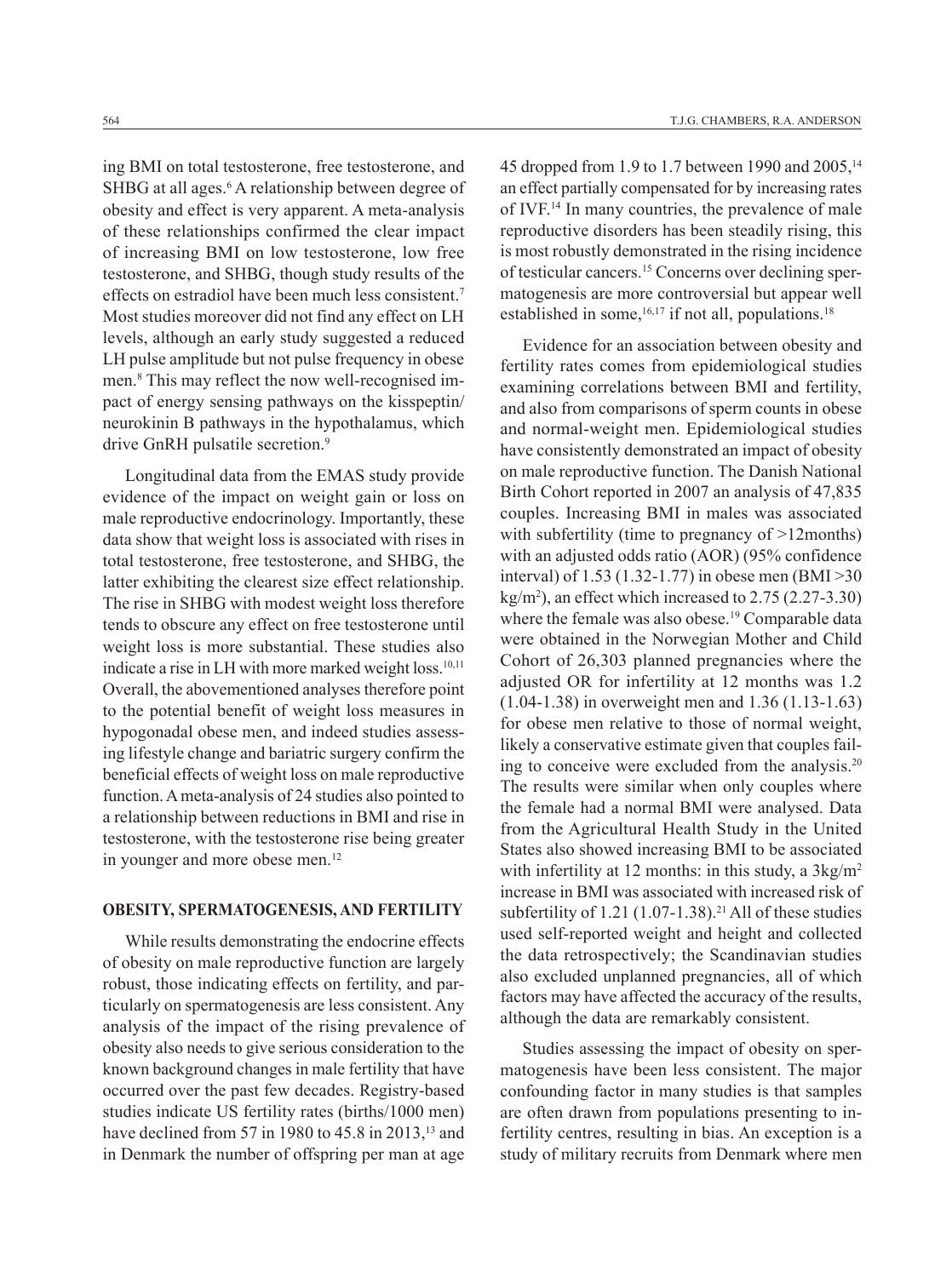with a BMI of over 25kg/m<sup>2</sup>showed 21% and 23.9% reductions in sperm concentration and total sperm count, respectively.22 Underweight men (BMI <20kg/ m2 ) also showed a reduced sperm concentration and total sperm count. In neither group were percentages of normal or motile spermatozoa different.<sup>22</sup> This analysis included a large number of individuals (1,558); however, their median age was only 19. An American cohort of 468 men, also recruited outside a fertility setting, found BMI and waist circumference to correlate only with ejaculate volume and not with any other sperm parameters, although the number of recruits with BMI <25 (the reference group) was relatively small  $(n=83)$ .<sup>4</sup> A meta-analysis in 2010 concluded that there was no evidence for a relationship between BMI and sperm concentration or total sperm count,<sup> $7$ </sup> with only 5 of 31 studies identified being able to be pooled for analysis. A subsequent larger meta-analysis, in which 21 studies reporting on over 13,000 men were included, did however find evidence of a significant impact on spermatogenesis, with OR for oligospermia or azoospermia of 1.11 (1.01-1.21) for overweight and 1.28 (1.06-1.55) for obese men, rising to 2.04 (1.59-2.62) for morbidly obese men.23 There was strong heterogeneity between studies, impacted upon by multiple factors, for example, operator variability, time of abstinence, and time of year that the sample was taken.

Evidence of abnormal sperm function derives from analyses of IVF and ICSI outcomes in obese males where the live birth rates per embryo transfer are reduced in obese men when compared to those of healthy BMI.<sup>24,25</sup> The suggestion of an increased risk of pregnancy loss after assisted conception<sup>26</sup>embryo development and pregnancy, and live birth outcomes after assisted reproductive technology (ART is intriguing and may also indicate abnormal sperm function. One potential mechanism possibly accounting for this is through increased sperm DNA fragmentation. Analysis of chromatin integrity suggests that both overweight and obese men show increased sperm chromatin damage.4,7,27,28 Methods for assessing sperm DNA integrity however remain debated.29 While an initial meta-analysis (not addressing BMI) suggested that sperm DNA damage was associated with increased pregnancy loss, a more recent update from the same group failed to find a consistent link to embryo quality and/or development.30,31 A further factor of relevance to disrupted sperm function in obese men is the presence of reactive oxygen species (ROS), an indicator of perturbed mitochondrial function.<sup>32</sup> Increased ROS were present in the semen of obese men, which appeared to originate from macrophages.<sup>33</sup> In rodent studies, high fat diet exposure also increased reactive oxygen species in sperm,34,35 an effect which also perturbed embryonic development.36

## **Is there a transgenerational impact of paternal obesity?**

Epidemiological and experimental studies suggest that paternal obesity may also impact on the metabolic health of offspring and grand-offspring. Offspring of obese parents are more likely to be obese and suffer from adverse metabolic health, with some studies showing the strongest effect exerted by paternal obesity.37,38 Data collected in Överkalix at the end of the  $19<sup>th</sup>$  and in the early  $20<sup>th</sup>$  century in Sweden suggest that paternal nutrition impacts on mortality and risk of cardiovascular disease in grandsons.39 However, comparison of multiple studies does not provide conclusive evidence that there is a clear maternal or paternal effect of obesity that can be differentiated; rather, the conclusion is that it is difficult to control for the presence of environmental and genetic confounding, which thus makes interpretation complex.<sup>38</sup> For this reason, experimental studies in which postnatal and genetic factors can be controlled have been useful to determine if effects can be transmitted from father to offspring after which the potential mechanisms may be investigated. Evidence showing the transmission of diet-induced phenotypes through the male line is supportive of the concept that transmission may be mediated by non-genetic inheritance,<sup>40-44</sup> with some evidence suggesting a perturbed 'epigenome' in the sperm.40–44 These studies are summarised in the Table. It should be borne in mind, however, that paternal behaviour and the constituents of semen may also influence maternal behaviour and/or preimplantation development and thus might also have a part to play.45–48

There are few studies addressing whether weight loss might improve fertility. However, an abstract presented at ENDO 2015 indicates that in a cohort of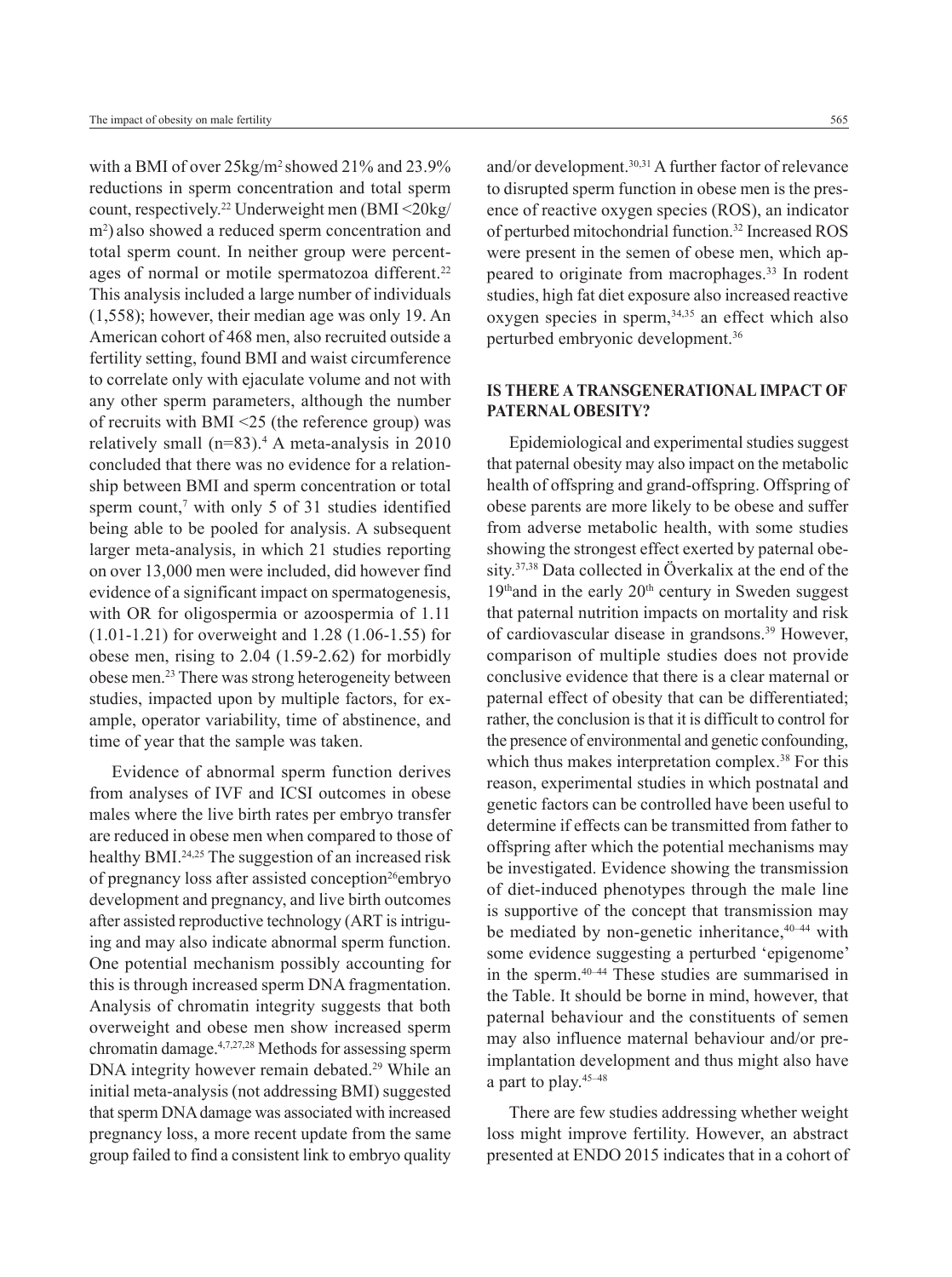| <b>Study</b> | <b>Species</b>                  | <b>Exposure</b>                    | <b>Exposure</b>    | <b>Exposure</b> | Outcome                            | <b>Effect</b> in |           |                     |                |
|--------------|---------------------------------|------------------------------------|--------------------|-----------------|------------------------------------|------------------|-----------|---------------------|----------------|
|              |                                 |                                    | time               | age from        |                                    | F1               | F1        | F <sub>2</sub>      | F <sub>2</sub> |
|              |                                 |                                    |                    |                 |                                    | male             | female    | male                | female         |
| 44           | Drosophila                      | $30g/L$ vs. $300g/L$<br>sugar diet | 2 days             | $4-5$ day       | Increased serum<br>triglycerides   | Yes              | <b>ND</b> | N <sub>0</sub>      | ND             |
| 40           | Mouse: Out bred<br><b>Swiss</b> | 24 hour fast                       | 6x over<br>3 weeks |                 | 8 week old Serum glucose<br>at 6wk | Yes              | Yes       | ND                  | <b>ND</b>      |
| 43           | Rat: Sprague<br>Dawley          | Chow vs. $40.7 - 43\%$<br>fat diet | 14 weeks           | 4 weeks         | Impaired<br>glucose<br>tolerance   | ND               | Yes       | ND                  | ND             |
| 41           | Mouse: C57/bl6                  | $11\%$ vs. $20\%$<br>protein diet  | 6-9 weeks          | 21 days         | Lower<br>cholesterol<br>esters     | Yes              | Yes       | ND                  | ND             |
| 42           | Mouse: $C57/b16$                | $21\%$ vs. $40\%$<br>Fat diet      | 10 weeks           | 5 weeks         | Increased<br>weight                | Yes              | Yes       | Yes (via<br>female) | N <sub>0</sub> |
|              |                                 |                                    |                    |                 | Impaired<br>glucose<br>tolerance   | Yes              | Yes       | Yes (via<br>female) | N <sub>0</sub> |

**Table.** Summary of animal studies examining the effect of paternal diet or fasting on phenotypes offspring and grand-offspring. F1 indicates offspring of the exposed male. F2 indicates the grand-offspring of exposed males. ND Not reported, 'Yes' indicates parameter was significantly altered as a result of the male intervention, 'No' indicates was not significantly different

obese men, those whose partners conceived had lost more weight, and significant independent predictors of pregnancy were losing weight, eating more breakfasts weekly, and greater consumption of fruit and vegetables.49 Studies in mice also provide evidence that sperm parameters and metabolic health in offspring can be improved by a switch from a high-fat to a low-fat diet, an effect additionally enhanced by exercise. $50,51$ A small study of men undergoing bariatric surgery for obesity found improvement in hormonal measures but no change in sperm parameters 2 years following the intervention.<sup>52</sup> This is in contrast to case series which identified a fall in already perturbed sperm counts following bariatric surgery, with incomplete recovery at 2 years post-surgery.23,53 In contrast, diet and exercise induced weight loss may improve sperm parameters.<sup>54</sup>

#### **Conclusion**

Obesity has multifactorial effects on male reproductive function, with clear evidence of endocrine disturbance in the form of hypogonadotropic hypogonadism, probably accompanied by hyperestrogenemia (Figure). The epidemiologic evidence for reduced fertility also appears clear, but the mechanisms for this, also likely to be multifactorial, are less appar-



**Figure.** Factors contributing to reduced fertility in obese men.

ent. There is some evidence of abnormal Sertoli cell function/spermatogenesis, but not all studies have found this. These effects may be accompanied by reduced coital frequency and erectile dysfunction in some men. Importantly, however, evidence is starting to emerge that many, if not all, of these effects are reversible. Knowledge is also accumulating about the impact of obesity on spermatogenesis and its potential implications for subsequent generations.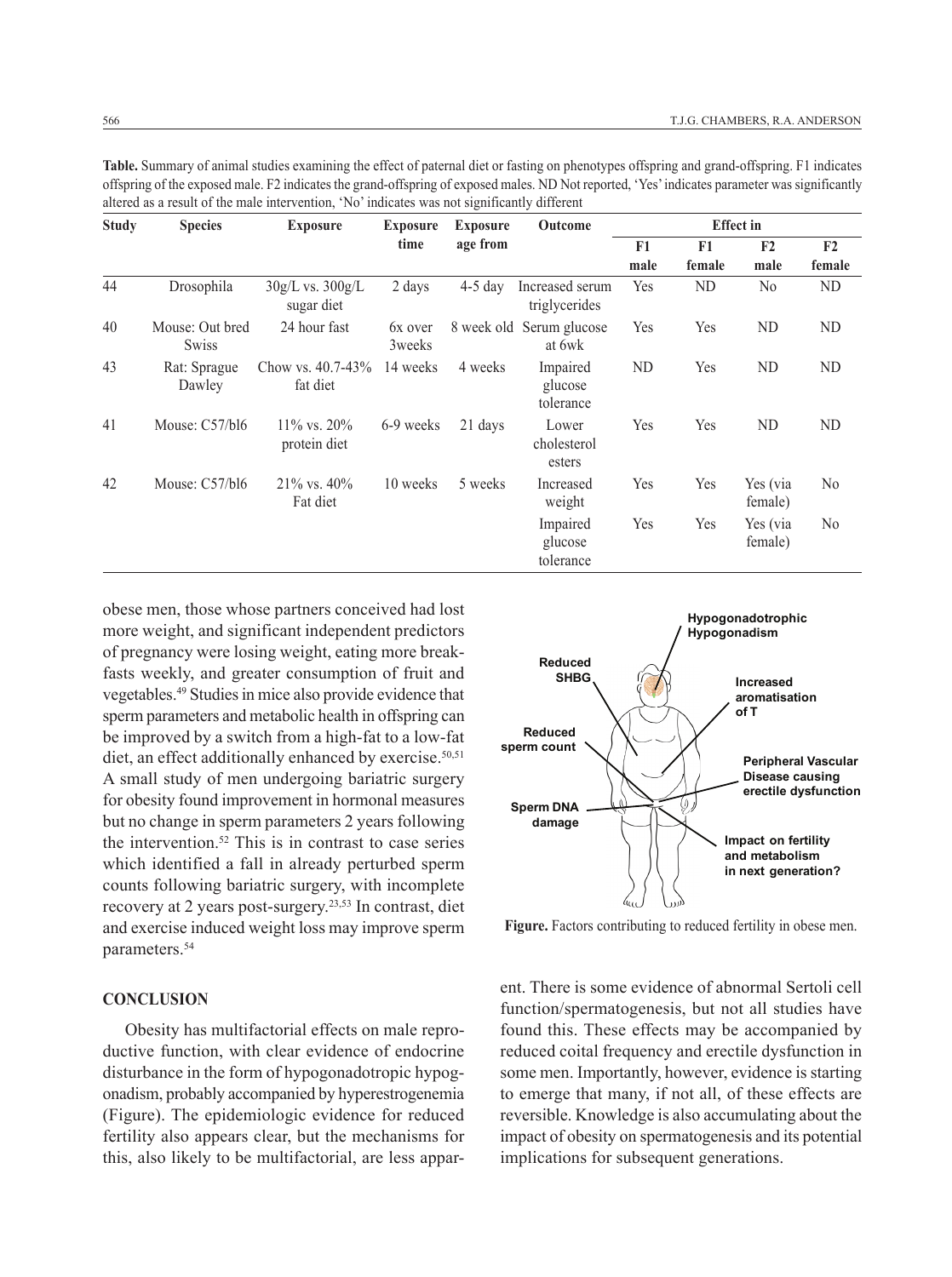#### **References**

- 1. Ng M, Fleming T, Robinson M, et al, 2014 Global, regional, and national prevalence of overweight and obesity in children and adults during 1980-2013: a systematic analysis for the Global Burden of Disease Study 2013. Lancet 384: 766-781.
- 2. Wang YC, McPherson K, Marsh T, Gortmaker SL, Brown M, 2011 Health and economic burden of the projected obesity trends in the USA and the UK. Lancet 378: 815-825.
- 3. WHO. WHO | Obesity and overweight [Internet]. WHO2014 [cited 2014 May 21]; Available from: http:// www.who.int/mediacentre/factsheets/fs311/en/
- 4. Eisenberg ML, Kim S, Chen Z, Sundaram R, Schisterman EF, Buck Louis GM, 2014 The relationship between male BMI and waist circumference on semen quality: data from the LIFE study. Hum Reprod Oxf Engl 29: 193-200.
- 5. Kaya E, Sikka SC, Gur S, 2015 A Comprehensive Review of Metabolic Syndrome Affecting Erectile Dysfunction. J Sex Med 12: 856-875.
- 6. Wu FCW, Tajar A, Pye SR, Silman AJ, et al, 2008 Hypothalamic-pituitary-testicular axis disruptions in older men are differentially linked to age and modifiable risk factors: the European Male Aging Study. J Clin Endocrinol Metab 93: 2737-2745.
- 7. MacDonald AA, Herbison GP, Showell M, Farquhar CM, 2010 The impact of body mass index on semen parameters and reproductive hormones in human males: a systematic review with meta-analysis. Hum Reprod Update 16: 293-311.
- 8. Vermeulen A, Kaufman JM, Deslypere JP, Thomas G, 1993 Attenuated luteinizing hormone (LH) pulse amplitude but normal LH pulse frequency, and its relation to plasma androgens in hypogonadism of obese men. J Clin Endocrinol Metab 76: 1140-1146.
- 9. Roa J, Tena-Sempere M, 2014 Connecting metabolism and reproduction: roles of central energy sensors and key molecular mediators. Mol Cell Endocrinol 397: 4-14.
- 10. Camacho EM, Huhtaniemi IT, O'Neill TW, et al, 2013 Age-associated changes in hypothalamic-pituitarytesticular function in middle-aged and older men are modified by weight change and lifestyle factors: longitudinal results from the European Male Ageing Study. Eur J Endocrinol Eur Fed Endocr Soc 168: 445-455.
- 11. Rastrelli G, Carter EL, Ahern T, et al, 2015 Development of and Recovery from Secondary Hypogonadism in Ageing Men: Prospective Results from the EMAS. J Clin Endocrinol Metab 100 : 3172-3182.
- 12. Corona G, Rastrelli G, Monami M, et al, 2013 Body weight loss reverts obesity-associated hypogonadotropic hypogonadism: a systematic review and meta-analysis. Eur J Endocrinol Eur Fed Endocr Soc 168: 829-843.
- 13. Martin JA, Hamilton BE, Osterman MJ, Curtin SC,

Matthews TJ, 2015 Births: final data for 2013. Natl Vital Stat Rep Cent Dis Control Prev Natl Cent Health Stat Natl Vital Stat Syst 64:1-65.

- 14. Priskorn L, Holmboe SA, Jacobsen R, Jensen TK, Lassen TH, Skakkebaek NE, 2012 Increasing trends in childlessness in recent birth cohorts - a registry-based study of the total Danish male population born from 1945 to 1980. Int J Androl 35: 449-455.
- 15. Le Cornet C, Lortet-Tieulent J, Forman D, et al, 2014 Testicular cancer incidence to rise by 25% by 2025 in Europe? Model-based predictions in 40 countries using population-based registry data. Eur J Cancer 50: 831-839.
- 16. Rolland M, Moal JL, Wagner V, Royère D, Mouzon JD, 2012 Decline in semen concentration and morphology in a sample of 26 609 men close to general population between 1989 and 2005 in France. Hum Reprod 28: 462-470.
- 17. Romero-Otero J, Medina-Polo J, García-Gómez B, et al, 2015 Semen Quality Assessment in Fertile Men in Madrid During the Last 3 Decades. Urology 85: 1333- 1338.
- 18. Jørgensen N, Joensen UN, Jensen TK, et al, 2012 Human semen quality in the new millennium: a prospective cross-sectional population-based study of 4867 men. BMJ Open 2:e000990.
- 19. Ramlau-Hansen CH, Thulstrup AM, Nohr EA, Bonde JP, Sørensen TIA, Olsen J, 2007 Subfecundity in overweight and obese couples. Hum Reprod 22: 1634-1637.
- 20. Nguyen RHN, Wilcox AJ, Skjaerven R, Baird DD, 2007 Men's body mass index and infertility. Hum Reprod Oxf Engl 22: 2488-2493.
- 21. Sallmén M, Sandler DP, Hoppin JA, Blair A, Baird DD, 2006 Reduced fertility among overweight and obese men. Epidemiol Camb Mass 17: 520-523.
- 22. Jensen TK, Andersson A-M, Jørgensen N, et al, 2004 Body mass index in relation to semen quality and reproductive hormonesamong 1,558 Danish men. Fertil Steril 82: 863-870.
- 23. Sermondade N, Massin N, Boitrelle F, et al, 2012 Sperm parameters and male fertility after bariatric surgery: three case series. Reprod Biomed Online 24: 206-210.
- 24. Colaci DS, Afeiche M, Gaskins AJ, et al, 2012 Men's body mass index in relation to embryo quality and clinical outcomes in couples undergoing in vitro fertilization. Fertil Steril 98: 1193-9.e1.
- 25. Moragianni VA, Jones S-ML, Ryley DA, 2012 The effect of body mass index on the outcomes of first assisted reproductive technology cycles. Fertil Steril  $98 \cdot 102 - 108$
- 26. Bakos HW, Henshaw RC, Mitchell M, Lane M, 2011 Paternal body mass index is associated with decreased blastocyst development and reduced live birth rates following assisted reproductive technology. Fertil Steril 95: 1700-1704.
- 27. Fariello RM, Pariz JR, Spaine DM, Cedenho AP, Bertolla